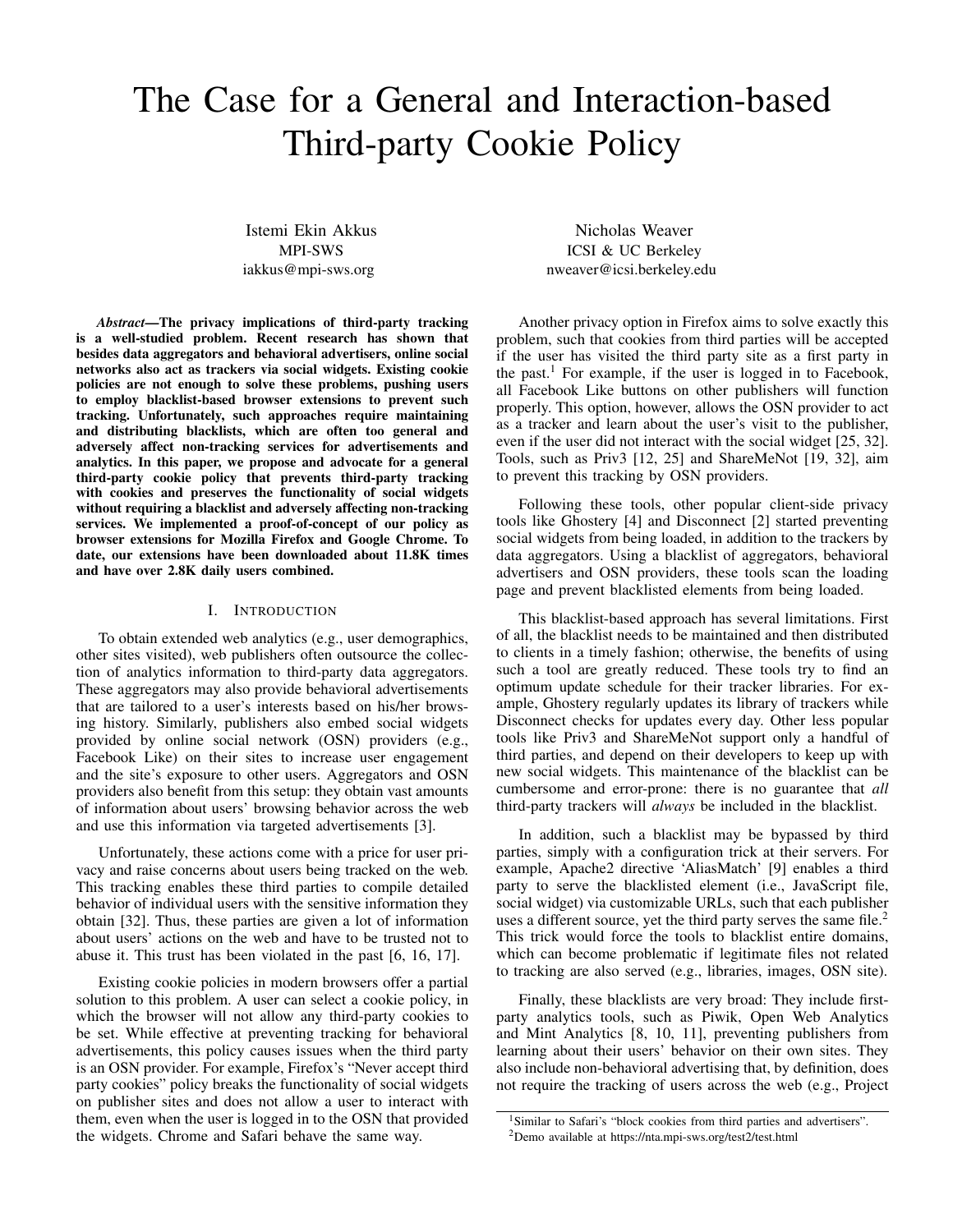Wonderful). As a result, publishers who choose more privacyfriendly solutions for analytics and advertisements by *not* using third-party tracking are being unnecessarily penalized. While such non-tracking services can be removed from the blacklist, the maintenance issue is only amplified: the tool provider now has to categorize and determine which solutions are acceptable.

Privacy Badger from EFF [15] and Lightbeam from Firefox [7] dynamically track the third parties the browser is contacting. Privacy Badger aims to detect and block third parties that appear to be tracking the user without his/her consent. If the content is deemed necessary for the page, cookies are removed from these requests. Privacy Badger uses the same blacklist as ShareMeNot for OSN sites, and the interaction with the widget is blocked if not manually overridden. Lightbeam visualizes the third parties, which the user can block manually, but such blocking breaks the functionality of the widgets.

In this paper, we propose and advocate that modern browsers should implement a general cookie policy, such that third-party cookies will only be sent when and if the user interacts with the third party content. This policy supports social networking features when the user wants them, striking a balance between user engagement for publishers and privacy for users. This policy is general, because there is no blacklist to maintain, and thus, it is free of the above problems. Finally, this policy is also effective in preventing third-party tracking via cookies without punishing web analytics and advertising platforms that do not track users across the web.

The next section presents our goals. We list our assumptions in Section III. Section IV explains our design and how it achieves our goals. We describe our implementation in Section V, and discuss our policy's implications in Section VI. We conclude with future work in Section VII.

# II. GOALS

We advocate that the users should be the final decision makers with regards to tracking by third parties, be they data aggregators or OSNs. Specifically, we would like our policy to enable interactive features (i.e., social widgets) in an ondemand fashion. Like previous approaches [12, 25, 32], we think that user interaction is necessary to achieve balance for privacy and functionality for a social web.

At the same time, we would like to devise a general cookie policy for third parties to prevent third-party tracking by not only OSNs but also data aggregators and advertisers. This policy should not depend on a blacklist unlike the above tools; thus, it should not require the cooperation of a developer to maintain and distribute such a blacklist to protect user privacy.

Finally, our policy should not interfere with non-tracking services for analytics and advertisements, and penalize publishers using such arguably more privacy-friendly services. We recognize the fact that for a sustainable web, publishers need statistical data about their users to improve their services as well as advertisements to financially support their operations.

### III. ASSUMPTIONS

We consider any content that is not loaded from the first party domain as third party content. Such content can include social widgets from OSN providers as well as advertisements.

We assume that the cookie preferences reflect the users' intentions and that the third parties are not going to try to bypass them. In a recent example, Doubleclick was caught deliberately circumventing Safari's default policy, and got sued by the Federal Trade Commission [5]. We assume such attempts are frowned upon, if not illegal, and the attempting party risks its reputation. We think that the data aggregators providing voluntary opt-out mechanisms already show their good faith in this regard, and that this assumption is reasonable.

More specifically, we leave methods to circumvent user cookie preferences outside our scope. One such method is fingerprinting, in which a third party creates a unique signature of a user's browser by combining various pieces of information in the browser environment, such as plugins, fonts and resolution. This fingerprint is then used to track the user across websites [26, 28] without storing any cookies on the user's device. With the prevalence of such practices increasing [21, 22, 30], potential defenses are already being researched [29].

Another method outside our scope is 'cookie synching' [1, 20]. In cookie synching, publishers share first-party cookie values of their users with third parties, by embedding a resource request to the third party with the first-party cookie values as parameters, enabling the third parties to set their own cookies. As a result, they can establish a mapping between the received cookie values and the cookie values they set, such that the user's browsing behavior can be correlated.

Finally, we assume that mashups, sites with data and code from multiple publishers, are interactive. If not, we assume that they will continue to function without the third parties receiving user-specific data (i.e., cookies). For example, most mashups using the Google Maps API still function if the user is not logged in to Google.

#### IV. DESIGN

To achieve our goals, we propose the following policy: Any content from a third party domain (e.g., social widgets, advertisements) should be loaded without the associated (thirdparty) cookies. This content will be reloaded with the associated cookies, when (and if) the user interacts with it.

Reload-on-click: We define user interaction as the mouse click to a page element. Although other events such as hovering over an element or key presses can also constitute user interaction, we think that a click covers a big portion of user interactions with content. Other approaches also use a click as an indication of user intent to interact with social widgets [4, 12, 19].

Our previous work with other collaborators, Priv3, showed that reloading social widgets after the user click is effective for enabling social features on a website without compromising user privacy for functionality [12, 25]. For example, when the user wants to click the Facebook Like button on a page, it is reloaded by sending the user's Facebook cookies. Our current work enhances this approach with two new mechanisms.

Two-click control: After the third-party content is initially loaded without sending the user's cookies, we use a twoclick control. The first click enables the third-party content by reloading the third-party content with the user's cookies. The second click registers the original action. For example, when the Facebook Like button is reloaded after the (first)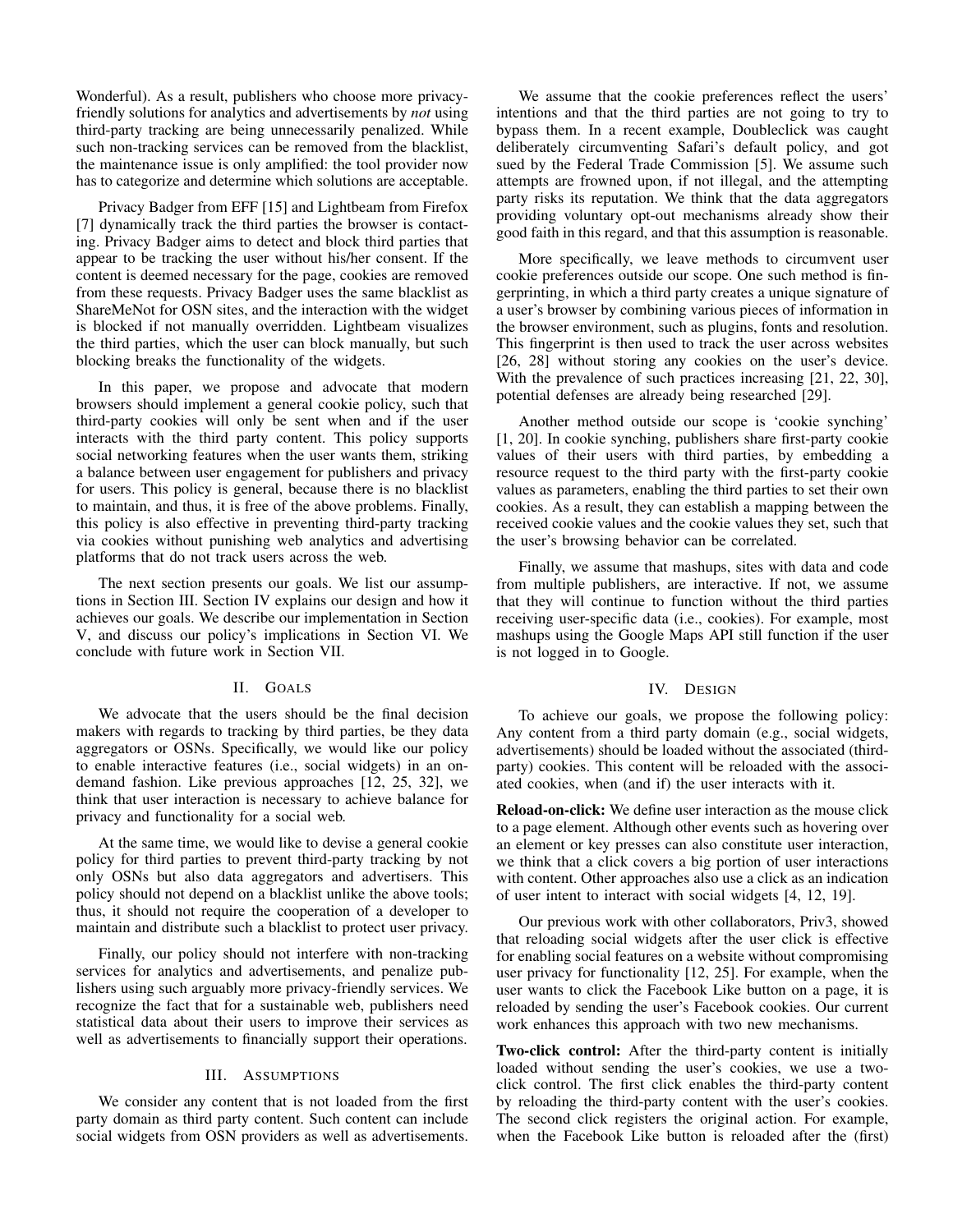user click, it shows information about the friends of the user who also liked that page. If the user wants to like the page, the second click will register the action. In this case, Facebook knows about the user's visit to that page after the first click (i.e., activation of the widget). Enabling widgets in this manner still provides functionality, but at the same time, allows OSN users not interested in using the social widgets to have more control over when OSNs can learn about their browsing.

Generalization: In contrast to previous approaches, our policy does not require a blacklist: it is applied to any third party content. Detecting such content is a straightforward task similar to the same origin policy already employed by browsers  $(\S{V})$ .

Besides social widgets, our policy is also effective in preventing other third party tracking via cookies: the user cannot interact with 'invisible' elements (e.g., pixel tags, invisible iframes) that are used for behavioral advertising and data aggregation purposes. As a result, cookies associated with these third parties will never be sent, preventing them from tracking the user across the web. These elements do not need to be detected at runtime or enumerated in advance as in a blacklist, because the policy applies to any third-party content.

Finally, our policy does not interfere with first-party analytics tools, because these tools use cookies that belong to the first-party domain whose requests are not modified. Similarly, this policy does not interfere with non-tracking (i.e., nonbehavioral) advertisement systems, which by definition do not use any tracking cookies to load advertisements.

# V. IMPLEMENTATION

We implemented a proof-of-concept of our proposed policy as browser extensions. Our implementation, Priv3+, is available for Firefox [13] and Chrome [14]. To date, it has been downloaded about 11.8K times and has over 2.8K daily users.

Detecting third-party requests and removing cookies: When a page is being loaded, our tool intercepts HTTP GET requests for the resources embedded in the page. Requests to the firstparty domain are let through unchanged with their cookies. Requests for a resource from a third-party domain are only let through after removing the cookie values. These cookies are still present in the browser (i.e., they are not deleted), and used when the user interacts with the third-party content.

Third-party cookie access: Strictly speaking, our policy does not prevent third parties from setting cookies on the user's browser. One caveat of this approach is that they can receive these cookies later, if the user visits the third party site as a first party. This issue opens the possibility of the third party accumulating the browsing history of the user by setting its cookies and hoping the user visits its website. Although the probability of a user visiting a tracker's website may be low, this issue becomes more important if the third party is an OSN.

As in the original Priv3 implementation [12, 25], Priv3+ prevents third-party scripts from accessing cookie values until the user interaction. As a result, third parties cannot use scripts to compile a list of visited pages in the cookie values to receive them later. We think that refusing new third-party cookies can also solve this problem, but have not implemented this feature.

Social widgets versus advertisements: The lack of the blacklist forced us to develop a heuristic to distinguish between advertisement networks (where a click needs to be passed unchanged) and social widgets (which require a reload). The social widgets in a publisher website are usually loaded in a sandboxed container such as an iframe to prevent security issues. For example, social widgets from Facebook, Google and Twitter as well as commenting platforms, such as Disqus, are loaded in a single iframe. The user click simply triggers the reload of this iframe. This approach is different than other client-side tools, such as Ghostery, which requires the user to reload the entire page rather than a single element.

Similar to social widgets, third-party advertisements are also loaded within iframes. For clicked advertisements, the click is processed without reloading the container. During user interaction, the two cases are distinguished using a heuristic: an advertisement is usually present in nested iframes due to the real-time ad auction process and multiple redirections, whereas a social widget is contained within only one iframe.

Limitations: Our biggest limitation is that our heuristic may fail to distinguish a social widget and an advertisement loaded in a single (i.e., non-nested) iframe. A user click on the advertisement will trigger a reload, which may have an adverse effect such as creating an extra impression that otherwise would not have occurred. More importantly, the click on the advertisement may not register creating an undesired behavior. We plan to further investigate how prevalent this issue is.

Preliminary performance evaluation: We created user profiles in Firefox for each existing cookie policy as well as Priv3+. We visited up to 10 random pages from each of the top 1K sites from a snapshot of Quantcast top sites [18] from November 2014 for a total of 7,257 pages and recorded the load times. On average, Priv3+ adds 3.94% overhead compared with the default policy of accepting all third party cookies. Not accepting third party cookies and accepting third party cookies from visited sites add 1.73% and 1.32% overhead, respectively.

Miscellaneous: Priv3+ shows information about the third parties present in a web page. It can highlight different types of third-party content (e.g., content that had cookies, content that had no cookies). The user can create a whitelist of third parties to be loaded with cookies and on which publishers.

## VI. DISCUSSION

Reloading advertisement iframes with cookies: One can argue that a clicked advertisement shows the user's intention to interact with the advertiser, and thus, the advertisement iframe should be reloaded. This approach has the following problems: First, it is not clear which iframe to reload because there may be multiple, nested iframes. Reloading the parent may generate a different child iframe containing another advertisement less relevant to the user. Some iframes do not have their 'src' property set preventing the reload. Most importantly, reloading may have adverse effects for the advertisers, triggering new auctions and double-charging for impressions and clicks. For these reasons, we pass the click to an advertisement unchanged.

Evercookies: Evercookies use storage vectors (e.g., Flash cookie store) [21], which are not deleted when the browser cookies are cleared. Trackers exploit these storage vectors to respawn old cookie values to achieve a longer persisting tracking period. Our policy would prevent these respawned cookies to be sent to third parties without user interaction.